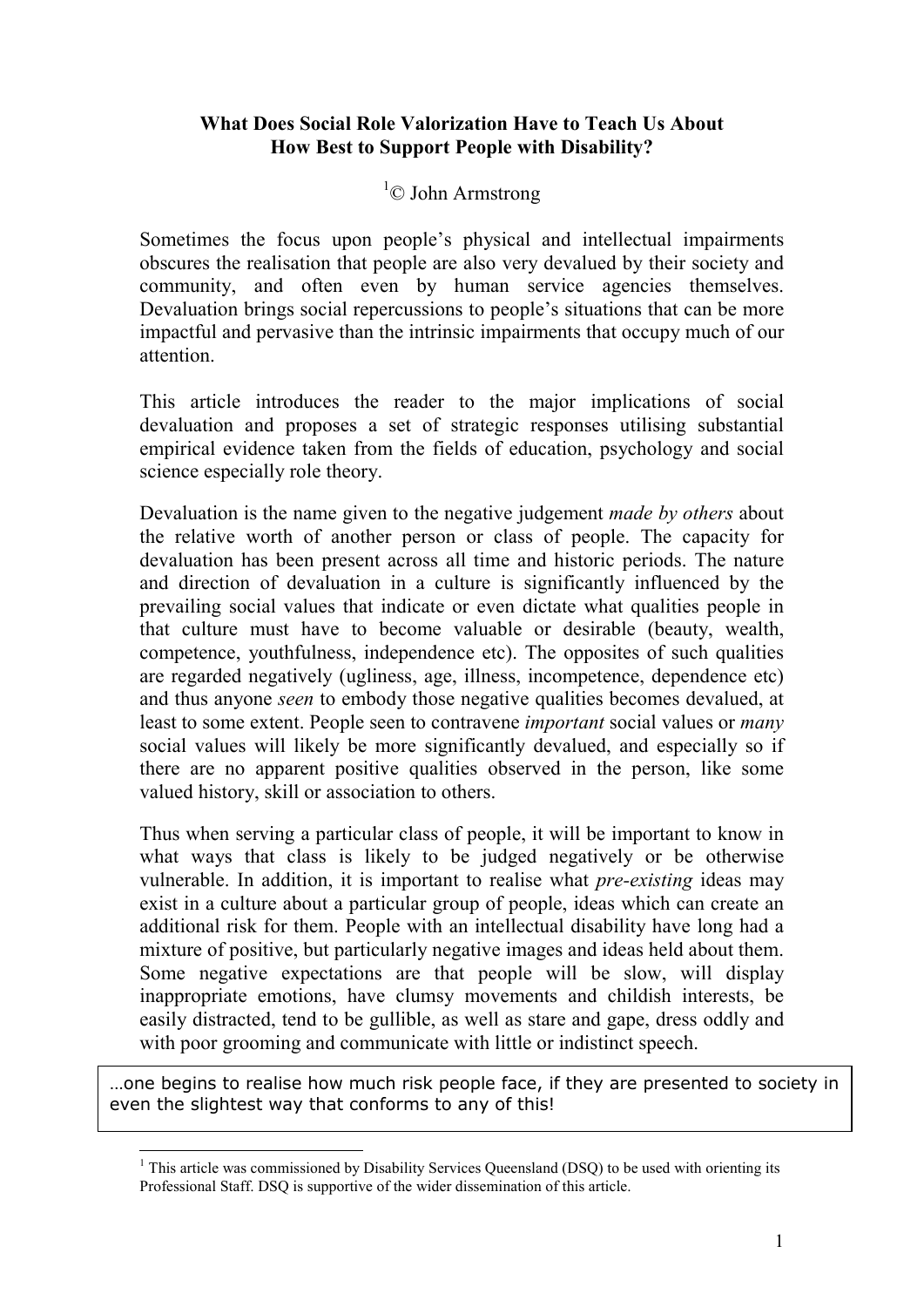Some of the assumed or social roles for people with an intellectual disability include: eternal child, village idiot, sex offender (especially against children), arsonist, clumsy clod.

When considering these two lists (one being the *ideas* about people and the other the actual *roles* ascribed to people) one begins to realise just how much risk people with a disability face, particularly when they are presented to society in even the slightest way that conforms to any of this and to ensure that a service does not unwittingly reinforce an already existing negative stereotype or vulnerability surrounding that group or class.

Socially valued people very typically respond in negative ways to devalued people. Low status invites and 'legitimises'<sup>2</sup> bad treatment. The bad treatment has many universal features and is so detrimental that Wolfensberger<sup>1</sup> uses the metaphor of "wounds" to describe them. For instance, it is very common for devalued people to become rejected because of their low status. This rejection produces behavioural responses that include casting devalued people into negative roles (like 'vegetable', menace, eternal child, sick or diseased organism etc) and locating them into environments that convey negative images (dirty, decay, contagious, dangerous etc). The rejection is compounded by locating people away from others where freely given relationships are replaced by paid ones. Authorities take control of every aspect of their life including being moved around arbitrarily so that people more and more lose contact and continuity with family, friends and even possessions. The experience of having so little expected of you leads to trifling investments to the point of "life wasting." Yet so many wounded people still persistently wait for something beneficial to happen to them. Historically the bad treatment has too often resulted in people being neglected and maltreated to the point that their very life is in peril.

If one has received *many* of these wounds and from an *early age*, the impact can be devastating and even life defining. That is, one may become primarily known through one's poverty or by one's negative role(s) and the accompanying abandonment from familiar community. Deeply wounded people are likely to respond with sadness or rage and can see life only through their own experiences. The tremendous sense of insecurity and distrust is compounded by problematic testing of relationships and pre-occupation with past relationships or fantasising about relationships that may have never existed. Wounding can drive people to become irrational and impulsive and some of these problems (like talking about oneself all the time or insatiably seeking contact), can lead to even further devaluation and rejection from others.

-

 $2$  Nothing truly legitimises bad treatment. But because humans judge situations largely through what they perceive, low status when applied to people acts as a legitimising force, excusing and virtually inviting actors to behave poorly and to do so without censure from their own conscience or by the conscience of others.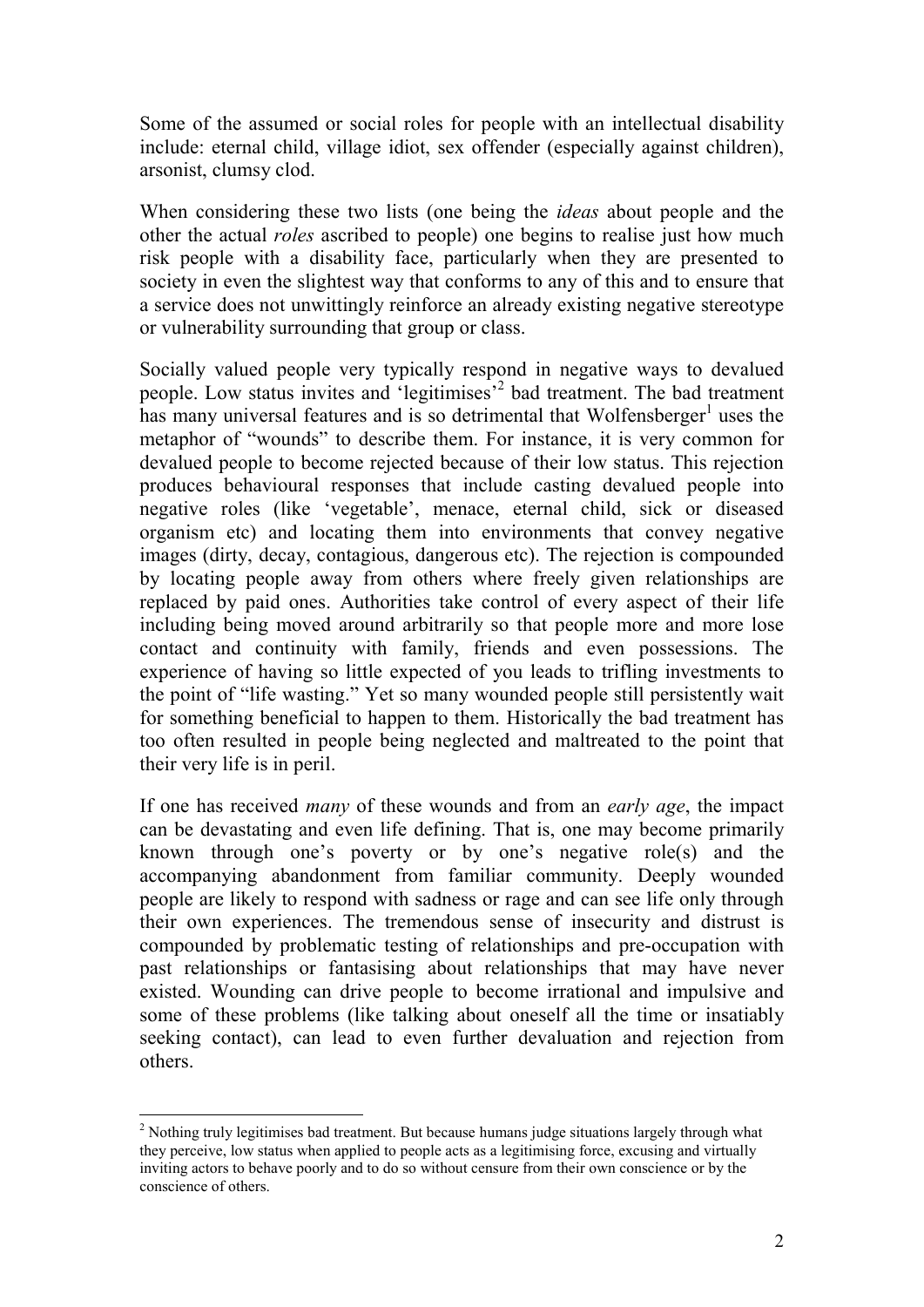Worst of all is to fail to appreciate or under-estimate the social dilemma that people face while we remain in the relative safety and security of our paid and professional identity…

A sensitive analysis of the wounds of people will bring to light a more adaptive response to people's circumstances than most of the typical assessments and checklists that are commonly given in services. Worst of all is to fail to appreciate or to under-estimate the social dilemma that people face while we remain in the relative safety and security of our paid and professional identity, thus possibly becoming yet another source of these wounding events.

Clearly, our first response is to become keenly aware of the potential for devaluation, even caused by our actions, and the precarious social position of service recipients who face a relentless exposure to wounding events. Such awareness calls for a pro-social orientation that motivates our best judgement and expertise towards actions that prevent, reverse and compensate for the disadvantaged position people are in.

What has been found that is an antidote to devaluation? What could be so powerful as to both alter the perception of the observer and ensure people get access to a good life?

The strongest indication of a person's status relative to observers (and the person themselves) is via their social role. Thus if one wants to increase the value of a person in the eyes of others – and improve their resultant treatment – one would have to change the value of the role or change their role to one of greater value. This concept has been called Social Role Valorisation, or SRV. Indeed, the aim of this strategy is to enable a person to experience the 'Good Things in Life<sup>3</sup> that others enjoy; a home, security, to be appreciated, to be able to work or contribute to others, to have a positive reputation, a chance to grow and develop, to have a range of roles and relationships, to belong, and many others aspects that most people agree are the things we most appreciate in a good life.

In fact, the more roles a person has, and the more valued are those roles, the more chance a person (or class) has of experiencing the 'Good Things in Life'.<sup>2</sup>

There are two major ways of accomplishing this:

- 1) to enhance the competencies of people, and
- 2) to enhance the social image of people.

Competencies are required to perform many roles. The more competent one is the more roles become available. Competency itself is highly valued and therefore is a powerful way of counteracting devaluation. A role provides a powerful context for competency attainment that when used properly brings relevance to instructional and therapeutic efforts. These ideas are incorporated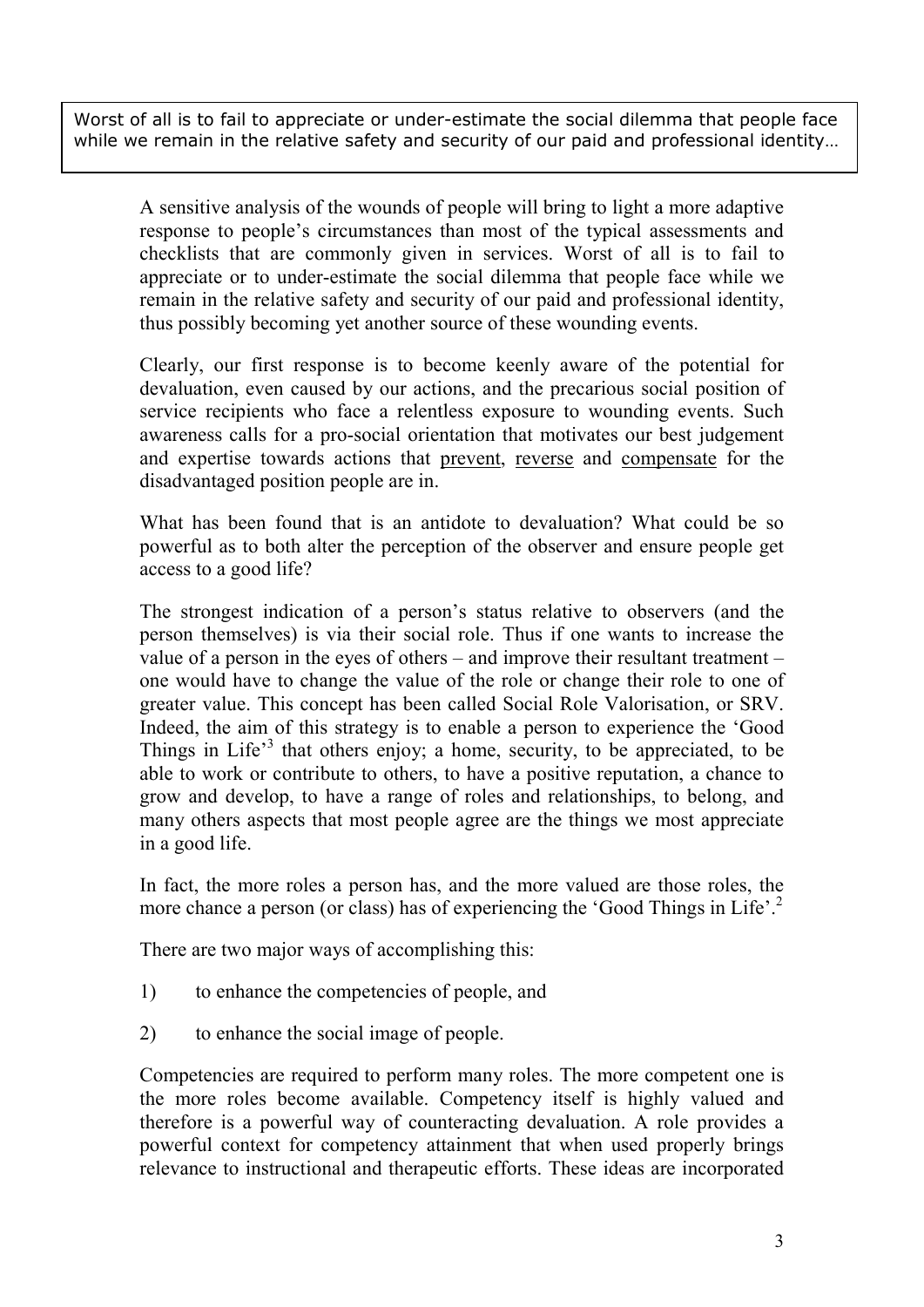in service approach known as the Developmental Model, that utilises the most relevant and potent ways of building people's capacities. For example, the developmental model incorporates a relentless pursuit of competency enhancement by providing opportunities for frequent experiences that are challenging at a level believed to be within the person's ability (often referred to as "the dignity of risk").

…the developmental model incorporates a relentless pursuit of competency enhancement

Images that surround a person or group create strong expectations and messages about that group. They might be positive and constructive or negative, incorporating such messages as filth, poverty, disease, danger, incompetence, dependence, laziness and distrust and the like, or some of the specific image and role risks covered earlier.

Negative ideas are not the only stereotypes held about people with a disability – there are positive ones as well. For example, society also holds impressions of people as being trusting, innocent, open and spontaneous, telling things as they see it, joy in simple things, bringing gentleness from others, and roles like compassionate consoler, honest and forthright speaker, the moral conscience of others, ice-breaker at gatherings. It is possible to think about ways that these positive impressions could be enhanced and built upon. How might that be done?

Messages and roles to and about people are communicated via the same "channels"<sup>1</sup>. That is, they are communicated via

- $\blacksquare$  the physical setting people are in,
- $\blacksquare$  the social contexts (the people one is placed with),
- $\blacksquare$  the activities and other uses of time.
- $\blacksquare$  the appearance of people,
- the language used to and about people and
- a range of other image sources (staff appearance, names of a service, logos, and funding sources).

Each of these occurs in daily life – but they also function within human service contexts to signal to people about how they (and others) should behave. In fact you could use these 6 channels to assess what kind of message and role expectations a service is presently giving people. As a rule of thumb, it will usually be beneficial if these channels combine in ways that matches how the valued part of the culture operates. The more a service practice diverges from valued cultural practices, the more likely that negative expectations and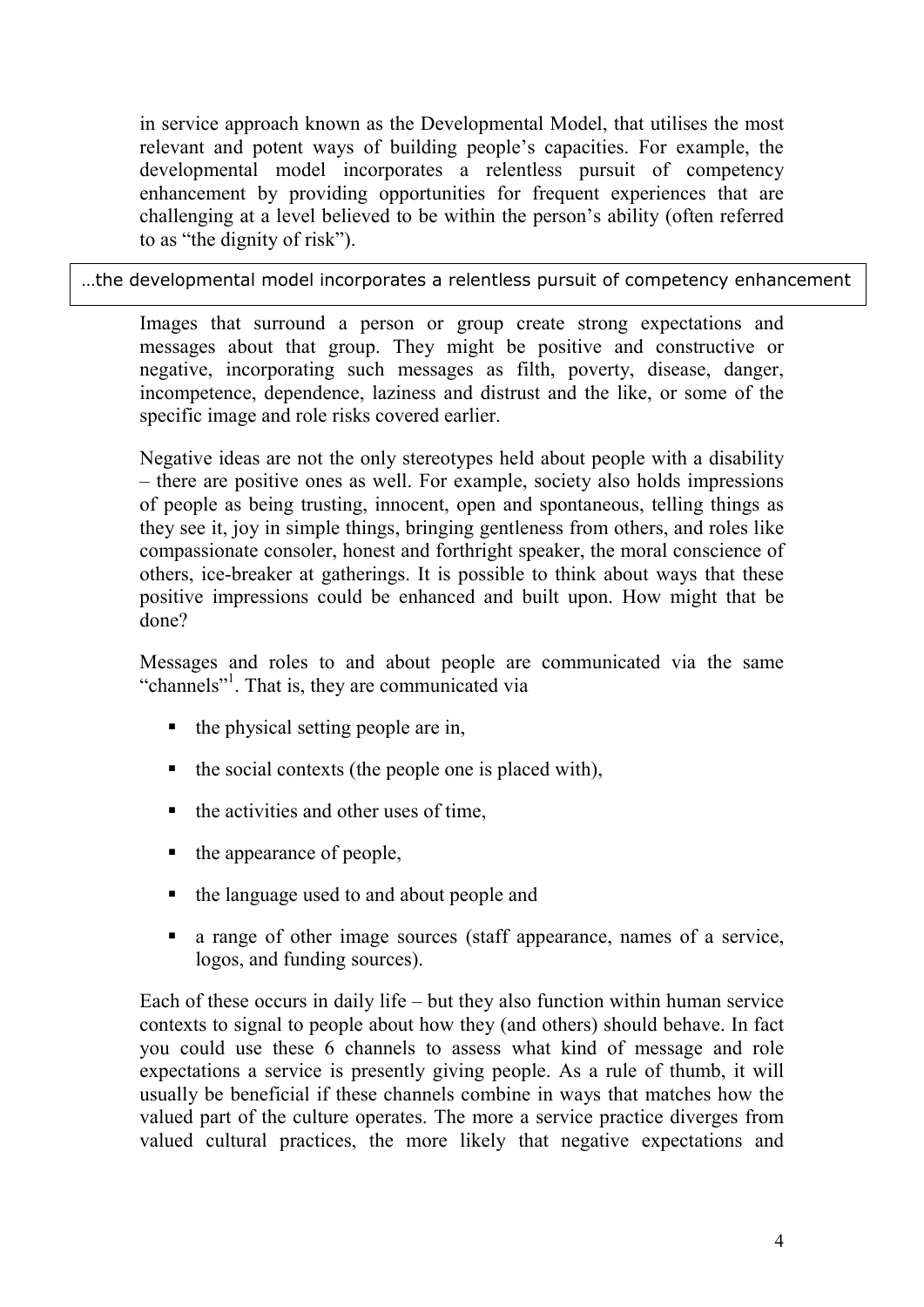impressions will be conveyed about people, especially if they are already suspected of being devalued.

The more distant a service response is from how the rest of the culture operates the less likely recipients' will be seen as like other people

Thus a powerful and related component of delivering an effective service is to do so in ways that approximate, as much as possible how similar needs of people would be met in the valued parts of the culture. In other words to educate as the culture does, to receive health care, work, friends, a home as other valued people do. We often talk about using 'generic services' where ever we can, because they are also used by ordinary people and are therefore usually typical of valued cultural practices. Generic arrangements also tend to be safer than segregated environments. As such, they significantly enhance the status and role of devalued people who use them and dramatically increase the chances that they will be seen more favourably even to the extent of having contact, interactions and relationships with valued people. The more distant a service response is from how the rest of the culture operates the less likely recipients' will be seen as like other people which potentially freezes them out of ordinary contact with their community.

These perspectives allow us to examine our own conduct. We each desire to be of real service to people, don't we? We talk about being "person centered" "flexible" and "individualised", amongst many other buzz words that abound in our field. But are we really? Or are we just going along with the way things have always been done failing to really see what we have done?

Where to start? "Before one starts, one should have the end in mind<sup>3</sup>". What kind of life might an individual have if they received the right supports? The answer is almost always – an ordinary life. Seeking an *optimistically realistic* outlook about a person's future allows us to consider what supports are needed; *where* might they come from, can they be offered in unpaid/*informal* ways, can we utilise services that *valued people use*, can they be used *when* they are typically used by others, what *skills* and *images* are needed by someone in these settings, what *roles* are we trying to develop with a person?

Not everything will be possible immediately, but having a vision of what life could be like provides a powerful – even essential requirement – for creating a better life. For one thing, a vision allows us to examine our immediate goals and priorities and assess to what extent they contribute to the future life we imagined possible. If our present priorities contribute to a better future – then our initiative may be said to be "relevant" to that person's future. If it doesn't contribute it will not be just irrelevant but may even be life wasting perhaps because it is meeting the needs of other parties, like staff or family members<sup>3</sup>.

<sup>-</sup><sup>3</sup> Its not wrong that staff and family needs get met by service arrangements. It becomes a moral problem though when the needs of the service recipient are sacrificed so that only the needs of others are met.